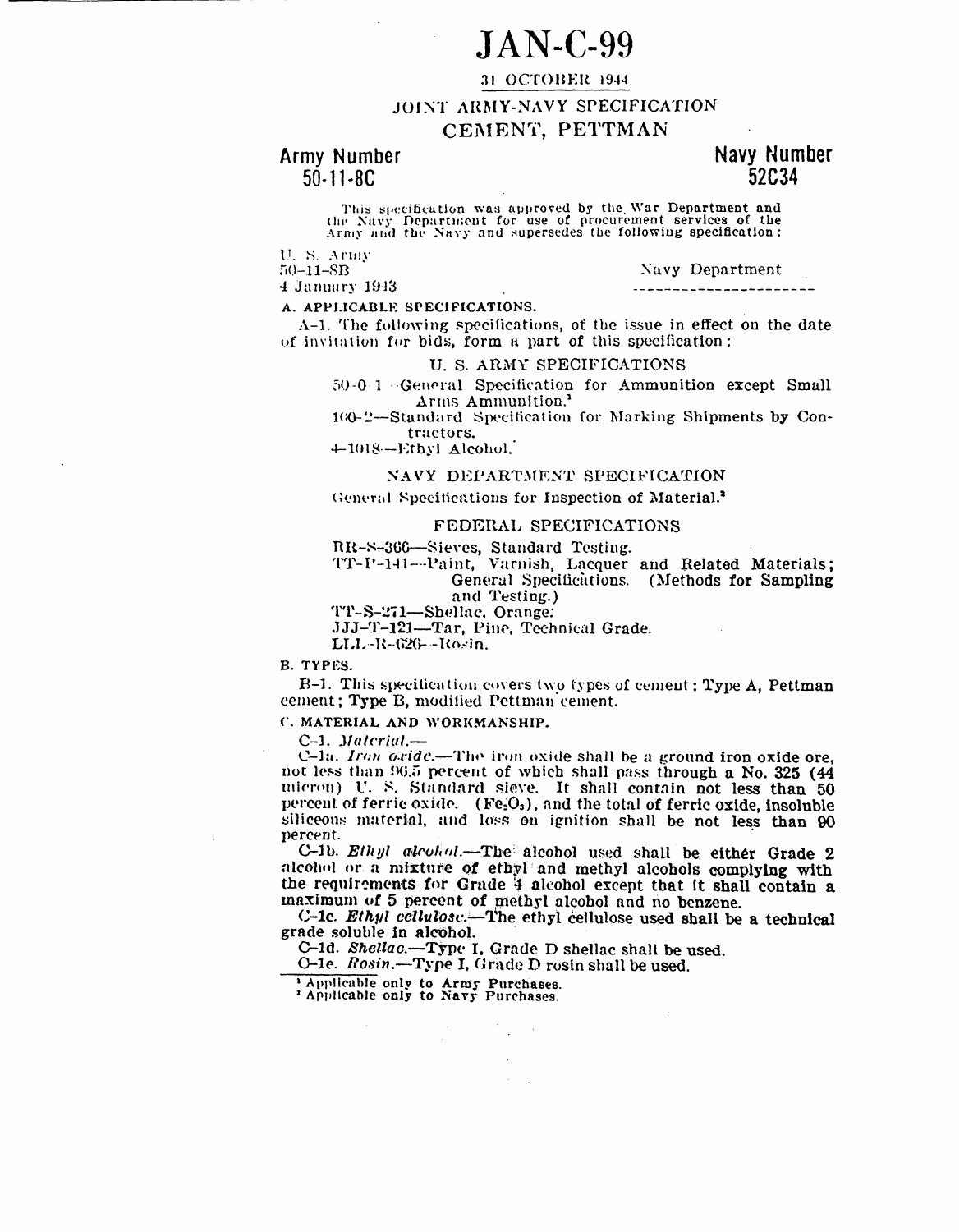#### $C-2.$  Workmanshin.-

C-2a. Type  $\Delta$  coment.—Pettman coment should be prepared by mixing the pine tar and alcohol, adding the shellac, and stirring well. After the mixture has been allowed to stand for about 20 hours, it is stirred thoroughly and the iron oxide is added in small portions with continuous stirring. Stirring is continued until a product of uniform consistency is obtained.

C–2b. *Type B coment.—*Modified Pettman cement should be prepared by mixing the alcohol and ethyl cellulose until a clear solution is obtained, adding the vosin and mixing until this is dispersed, adding the pine tar with thorough stirring, and finally adding the iron oxide in small portions with continuous stirring. Stirring is continued until a product of uniform consistency is obtained.

C-2c. Viscosity.-Both types shall be so prepared that the finished material will have a viscosity of  $18\pm 5$  seconds at  $25^{\circ}$  C, when determined by method 428.2 of Federal Specification TT-P-141 using the consistency cup which has an orifice 0.15±0.0001 in diameter.

#### **D.** GENERAL REQUIREMENTS.

D-L See Section E.

#### **E. DETAIL REQUIREMENTS.**

E-1. Composition.-The composition of the two types of Pettman cement shall be as follows:

| Type.<br>Percent | Tune R<br>Percent |  |
|------------------|-------------------|--|
|                  | $33\pm2.0$        |  |
|                  | 19±2.0            |  |
|                  | $17 \pm 2.0$      |  |
|                  | $     -$          |  |
|                  |                   |  |
|                  |                   |  |

F. METHODS OF SAMPLING, INSPECTION, AND TESTS.

 $F-1$ . Size of  $\log - \text{Maximum}$ , 1.000 gallons.

F-2. Sampling.-Sampling shall be done as follows: Select 10 percent but not more than 10 of the containers comprising the lot, and mix thoroughly the contents of each selected container. Remove a sample of not more than 1 pint from each selected container. Label each of the primary samples so that the container from which it was taken can be identified easily. Make a composite sample of approximately 1 pint from equal portions of the primary samples, and mix this thoroughly. Place the composite sample in an airtight container and label so as to show the name of the material, type, manufacture, plant, purchase order, and number of gallons in the lot. All acceptance tests shall be made on the composite sample representative of the lot. Hold the primary samples for possible future examination should the composite sample fail to meet the requirements.

F-3. Inspection.-Inspection shall be made at the point of delivery unless otherwise specified in the contract or order.

F-4. Tests.-The following tests shall be made at a Government laboratory unless otherwise specified in the contract or order.

 $F-4\pi$ . Iron oxide.—Stir the sample so as to mix thoroughly, and transfer a weighed portion of approximately 2 gm, to a tared platinum or porcelain crucible. Remove the combustible material by burning, and ignite the residue to constant weight. Calculate the weight of residue to percentage of iron oxide in the sample.

F-3b. Alcohol.—Transfer a weighed portion of 1.0 to 1.5 gm, of the thoroughly mixed sample to a tared glass or metal weighing dish 2 inches in diameter. Distribute the cement in as thin a layer as prac-

r **) . ..**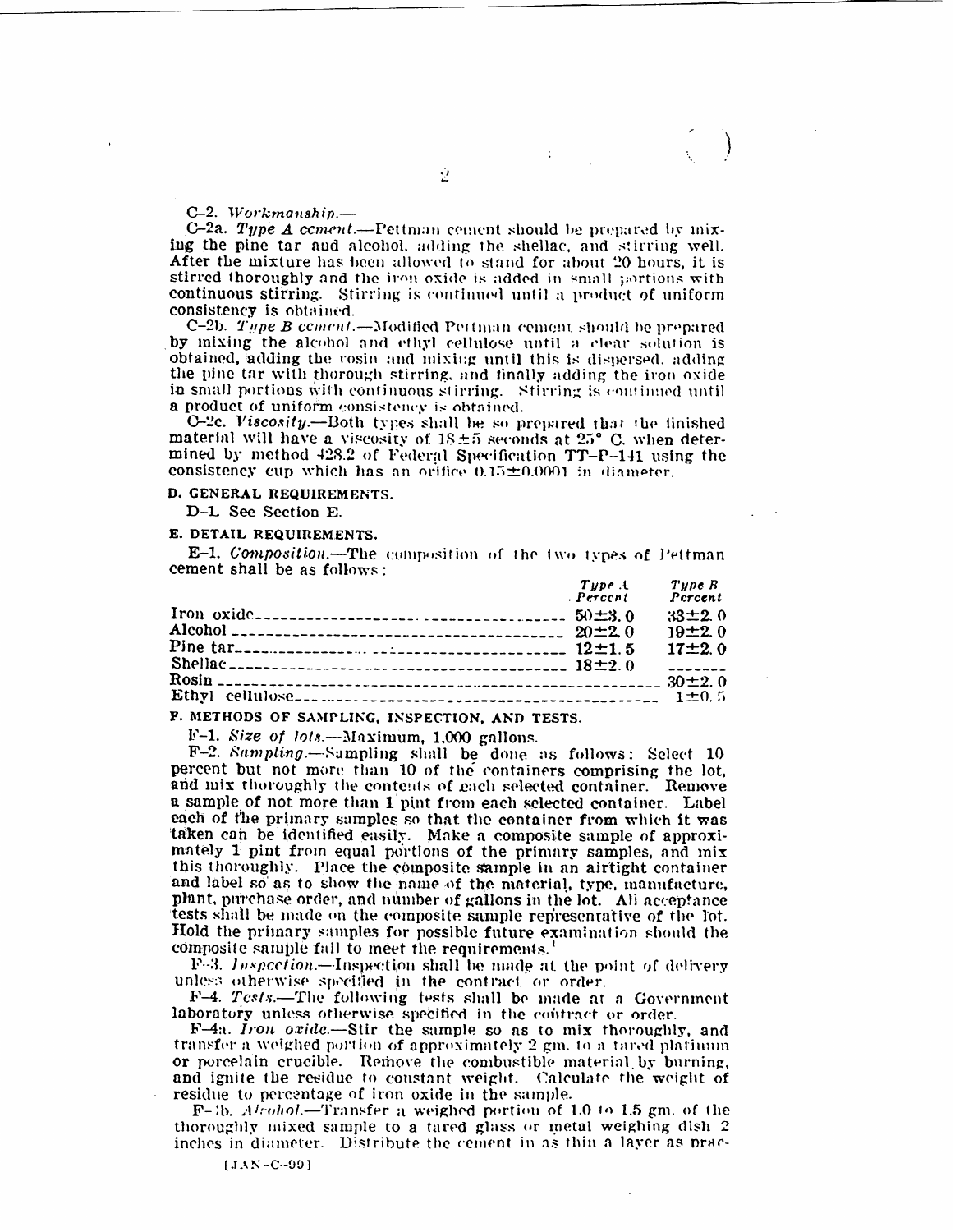ticable and dry for 6 hours at 75° C. in the case of Type A material or for 2 hours in the case of Type B material. Cool the dish and contents in a desiccator and weigh. Calculate the loss in weight to percentage of alcohol in the sample.

 $\ddot{3}$ 

你重

F-4c. Shellac.—Weigh a fritted-glass crucible of approximately 40 ml. capacity containing a short glass stirring rod and approximately 15 gm. of clean sand which passes the No. 20 (840 micron) U.S. Standard sieve and is retained on the No. 30 (590 micron) U.S. Standard sieve. Transfer 1.0 to 1.3 gm. of the sample to the sand in the crucible. Avoid getting the sample on the inner wall of the crucible. Accomplish the transfer and weighing as rapidly as possible in order to reduce to a minimum the error due to loss of solvent. Mix the sample thoroughly with the sand by means of the stirring rod. Heat the crucible and contents in an oven at approximately  $100^{\circ}$  C, for  $\frac{1}{2}$  hour, remove the crucible from the oven and to the still hot crucible add 15 ml, of boiling carbon tetrachloride. Break up the agglomerate as completely as possible with the stirring rod. Allow carbon tetrachloride to remain in contact with the sample, with constant stirring, for a total of approximately one minute then apply suction. Add a 10 ml. portion of boiling carbon tetrachloride, stir the contents for about  $\frac{1}{2}$  minute and apply suction and repeat this procedure five times. After the final extraction aspirate the residue until the odor of carbon tetrachloride is no longer detectable. Heat the crucible for about  $\frac{1}{2}$  hour in an oven at approximately 100° C., cool in a desiceator and weigh. Add 10 ml. of boiling carbon tetrachloride to the crucible and stir for  $\frac{1}{2}$  minute. Apply suction and aspirate until the odor of carbon tetrachloride is no longer detectable. Heat the crucible for about  $\frac{1}{2}$  hour in an oven at 100° C. cool in a desiccator, and weigh. If the loss in weight effected by this extraction exceeds 0.003 gm. repeat the extraction with 10 ml. portions of solvent as described above until the loss in weight effected by the final extraction is 0.003 gm, or less. Calculate the weight of residue to percentage of shellac in the sample.

$$
S
$$
hello. percent = 
$$
\frac{100A - BC}{0.95 W}
$$

**Where** 

 $A = weight$  of residue.

 $B =$  percentage of iron oxide in the sample.

 $W = weight$  of sample.

The correction factor 0.95 is based on an estimated 5 percent wax content of the shellac since the wax is extracted by the carbon tetrachloride.

<sup>9</sup> F-4d. Pinc tar.—Calculate the percentage of pine tar in Type A material by subtracting from 100 the sum of the percentages of iron oxide, alcohol, and shellac determined as described in paragraphs  $F-4a$ ,  $F-4b$ , and  $F-4c$ .

F-4e. Pine tar, rosin, and ethyl cellulose.-Calculate the percentage of pine tar, rosin, and ethyl cellulose in Type B material by subtracting from 100 the sum of the percentages of iron oxide and alcohol determined as described in paragraphs F-4a and F-4b.

F-5. Retests.—If the official sample representative of the lot fails to pass the inspection tests, the manufacturer shall have the option of having analyses and tests of each primary sample made at his own expense. The manufacturer may then replace defective portions of the lot represented by the primary samples which fail to meet the requirements and again submit the lot for inspection and acceptance, provided the markings on the containers are such that complete replacement of defective portions of the lot can be made to the satisfaction of the inspector.

الأران وسيستها ولاورا والمراوية والمتحدث

 $[JAN-C-99]$ 

.<br>Story is a sea and down and a proportional problem and the first  $\mathcal{L}^{(1)}$ 

أستطع ويتصفح وستقدم المتحافظ منامات والعاقلين فالمتحاد والمتحاد والمتحاد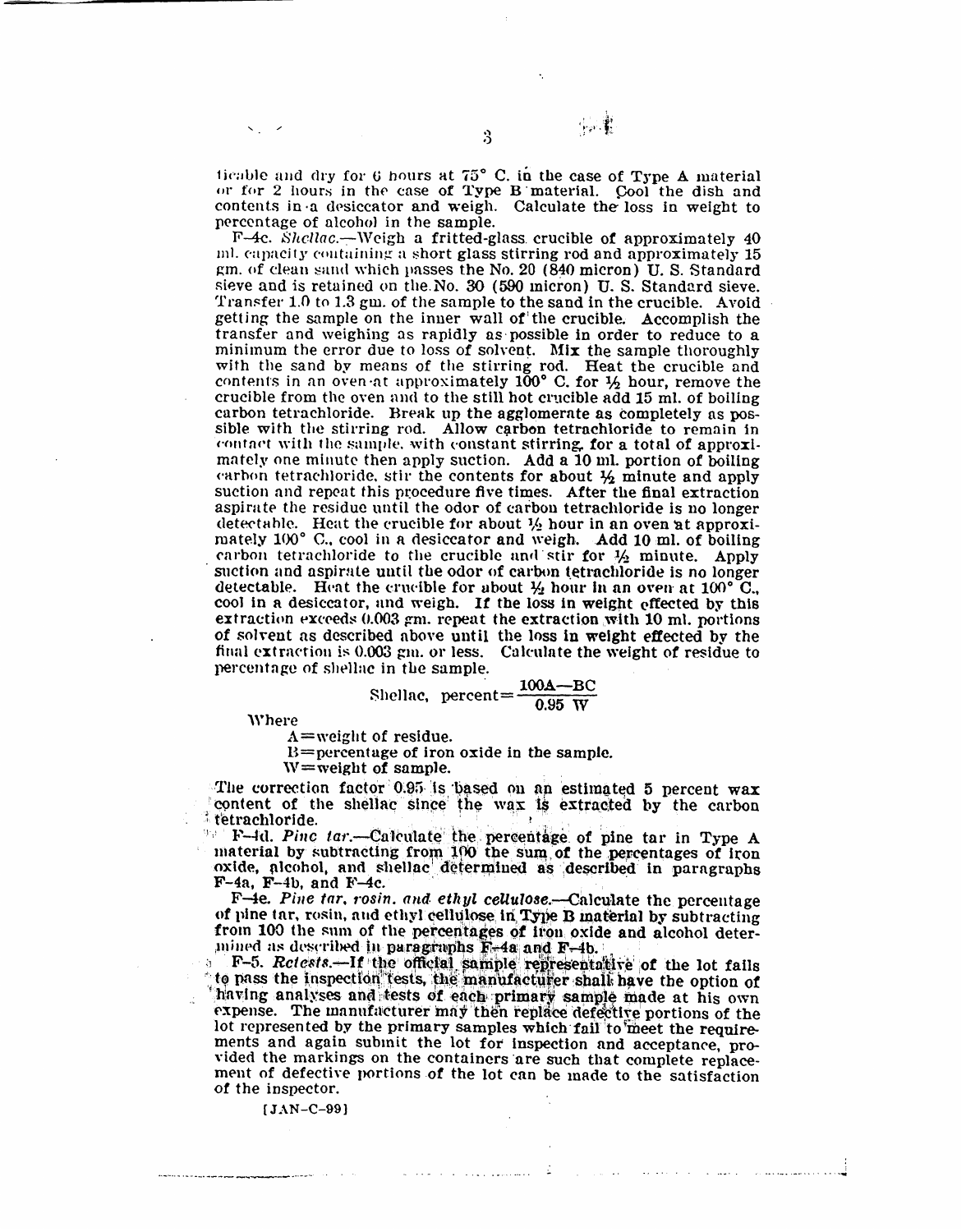G. PACKAGING, PACKING, AND MARKING FOR SHIPMENT.

G-1. Packaying.--Pettman cement shall be furnished, unless otherwise specified, in commercial metal cans or pails of not more than 10 gallons capacity, or in barrels or drums, complying with applicable regulations of the Interstate Commerce Commission.

G-2. Packing.—Unless otherwise specified, cans or pails of cement shall be wood-jacketed or packed in commercial containers so constructed as to insure acceptance for safe transportation by common or other carriers at the lowest rate to the point of delivery.

G-3. Marking.--Unless otherwise specified each container shall be plainly marked with the following information completed:

| MANUFACTURER<br>$\text{MATERIAL}$ -------------    |
|----------------------------------------------------|
| CONTRACT NO. ________<br>TYPE ____________________ |
| GROSS WEIGHT                                       |
| $DATE$ ______________________                      |
| $CONTRACTOR$ _________ LOT NO. _______________     |
|                                                    |

In addition, shipments for the Army shall be marked in accordance with the requirements of U.S. Army Specification 100-2; for the Navy, in accordance with the requirements of the latest issue of the Navy Shipment Marking Handbook.

#### H. NOTES.

H-1. Requests, requisitions, schedules, and contracts or orders should contain the title of the specification, the number and date.

H-2. Uses.-The material covered by this specification is intended for use as a waterproofing cement in the loading and assembly of ammunition.

H-3. Copies of Navy Shipment Marking Handbook may be obtained upon application to the Bureau of Supplies and Accounts, Navy Department, Washington 25, D. C.

H-4. Copies of Joint Army-Navy specifications and Federal Specifications (required for Army purchases) and U.S. Army specifications may be obtained, as indicated in the "Index of United States Army and Federal Specifications Used by the War Department." Copies of this Index may be obtained from the Superintendent of Documents, Government Printing Office, Washington 25, D. C. Agencies within the War Department will obtain copies of Joint Army-Navy, United States Army, and Federal Specifications through established War Department channels. Both the title and identifying symbol number should be stipulated when requesting copies of specifications.

H-5. Copies of Joint Army-Navy specifications and Federal Specifications (required for Navy purchases) and Navy Department specifications may be obtained upon application to the Bureau of Supplies and Accounts, Navy Department, Washington 25, D. C., except that Naval activities should make application to the Supply Officer in Command, Naval Supply Depot, Bayonne, N. J. Both the title and identifying symbol number should be stipulated when requesting copies of specifications.

Notice.—When Government drawings, specifications, or other data are used<br>for any purpose other than in connection with a definitely related Government<br>procurement operation the United States Government thereby incurs no re as in any manner licensing the holder or any other person or corporation, or<br>conveying any rights or permission to manufacture, use, or sell any patented invention that may in any way be related thereto.

**NAVY: 0S** 

 $[JAN-C-99]$ 

 $\overleftrightarrow{X}$  U. S. GOVERNMENT PRINTING OFFICE: 1974-713-155/6314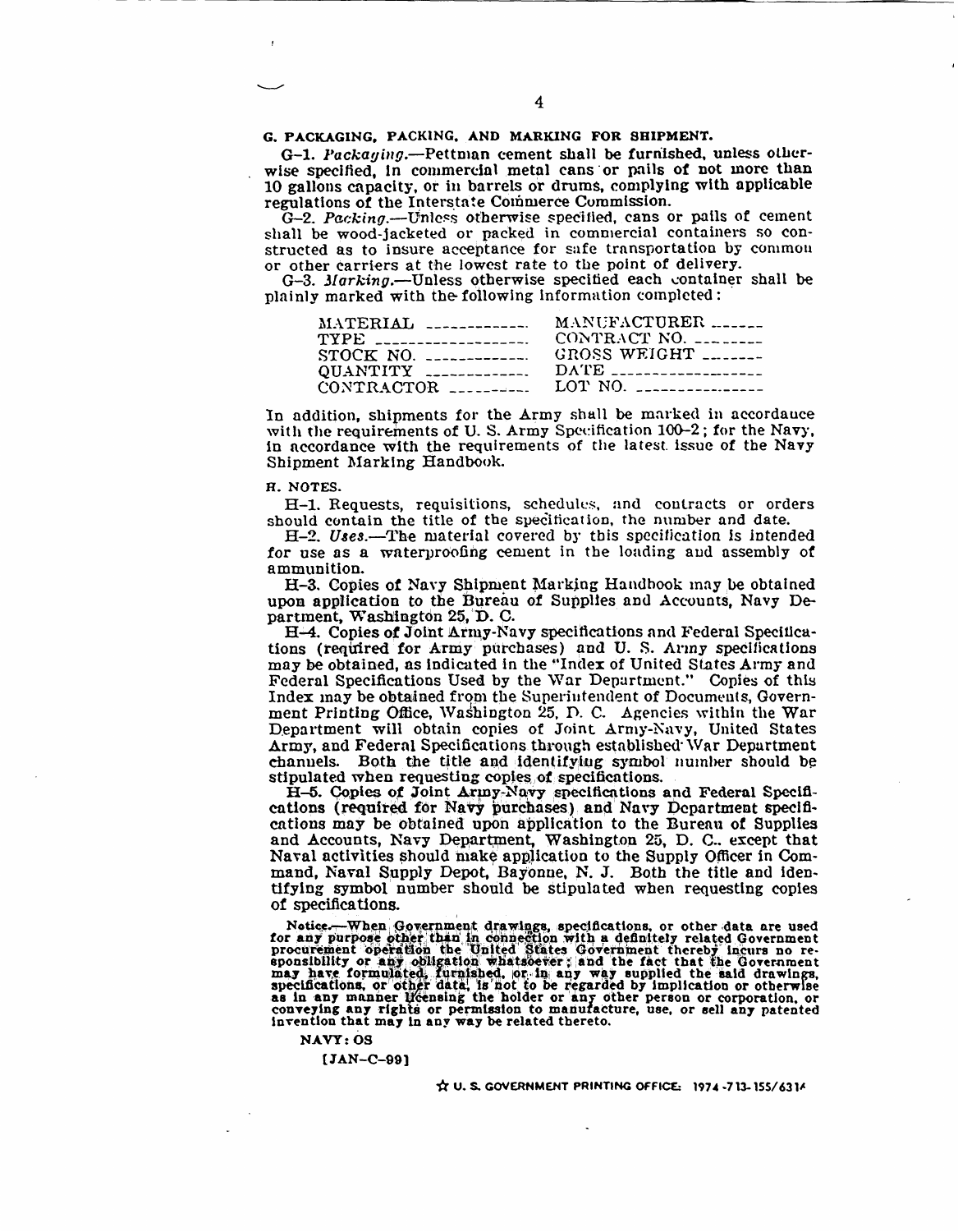| SPECIFICATION ANALYSIS SHEET<br>INSTRUCTIONS<br>This sheet is to be filled out by personnel either Government or contractor, involved in the use of the spec-<br>taining information in procurement of products for ultimate use by the Department of Defense. This sheet is prov<br><b>SPECIFICATION</b><br>ORGANIZATION (Of submitter) | Form Approved<br>Budget Bureau No. 119-B004 |
|------------------------------------------------------------------------------------------------------------------------------------------------------------------------------------------------------------------------------------------------------------------------------------------------------------------------------------------|---------------------------------------------|
|                                                                                                                                                                                                                                                                                                                                          |                                             |
|                                                                                                                                                                                                                                                                                                                                          |                                             |
|                                                                                                                                                                                                                                                                                                                                          |                                             |
|                                                                                                                                                                                                                                                                                                                                          | CITY AND STATE                              |
| CONTRACT NO.<br>QUANTITY OF ITEMS PROCURED                                                                                                                                                                                                                                                                                               | DOLLAR AMOUNT                               |
| MATERIAL PROCURED UNDER A<br>DIRECT GOVERNMENT CONTRACT<br>SUBCONTRACT                                                                                                                                                                                                                                                                   | \$                                          |
| 1. HAS ANY PART OF THE SPECIFICATION CREATED PROBLEMS OR REQUIRED INTERPRETATION IN PROCUREMENT USE?<br>A. GIVE PARAGRAPH NUMBER AND WORDING.                                                                                                                                                                                            |                                             |
| B. RECOMMENDATIONS FOR CORRECTING THE DEFICIENCIES.                                                                                                                                                                                                                                                                                      |                                             |
|                                                                                                                                                                                                                                                                                                                                          |                                             |
|                                                                                                                                                                                                                                                                                                                                          |                                             |
|                                                                                                                                                                                                                                                                                                                                          |                                             |
| 2. COMMENTS ON ANY SPECIFICATION REQUIREMENT CONSIDERED TOO RIGID                                                                                                                                                                                                                                                                        |                                             |
|                                                                                                                                                                                                                                                                                                                                          |                                             |
|                                                                                                                                                                                                                                                                                                                                          |                                             |
| 3. IS THE SPECIFICATION RESTRICTIVE?<br>$\Box$ YES<br>NO IF "YES", IN WHAT WAY?                                                                                                                                                                                                                                                          |                                             |
| <b>Contract</b><br>$\sim 100$ km s $^{-1}$                                                                                                                                                                                                                                                                                               |                                             |
| 4. REMARKS (Attach any pertinent data which may be of use in improving this specification. If there are addi-<br>tional papers, attach to form and place both in an envelope addressed to preparing activity)                                                                                                                            |                                             |
| SUBMITTED BY (Printed or typed name and activity)                                                                                                                                                                                                                                                                                        | DATE                                        |

 $\mathcal{A}^{\mathcal{A}}$ 

 $\frac{1}{2} \frac{1}{2}$ 

 $\sim$ 

 $\overline{\phantom{a}}$ 

 $\epsilon$ ă

 $\ddot{\phantom{a}}$